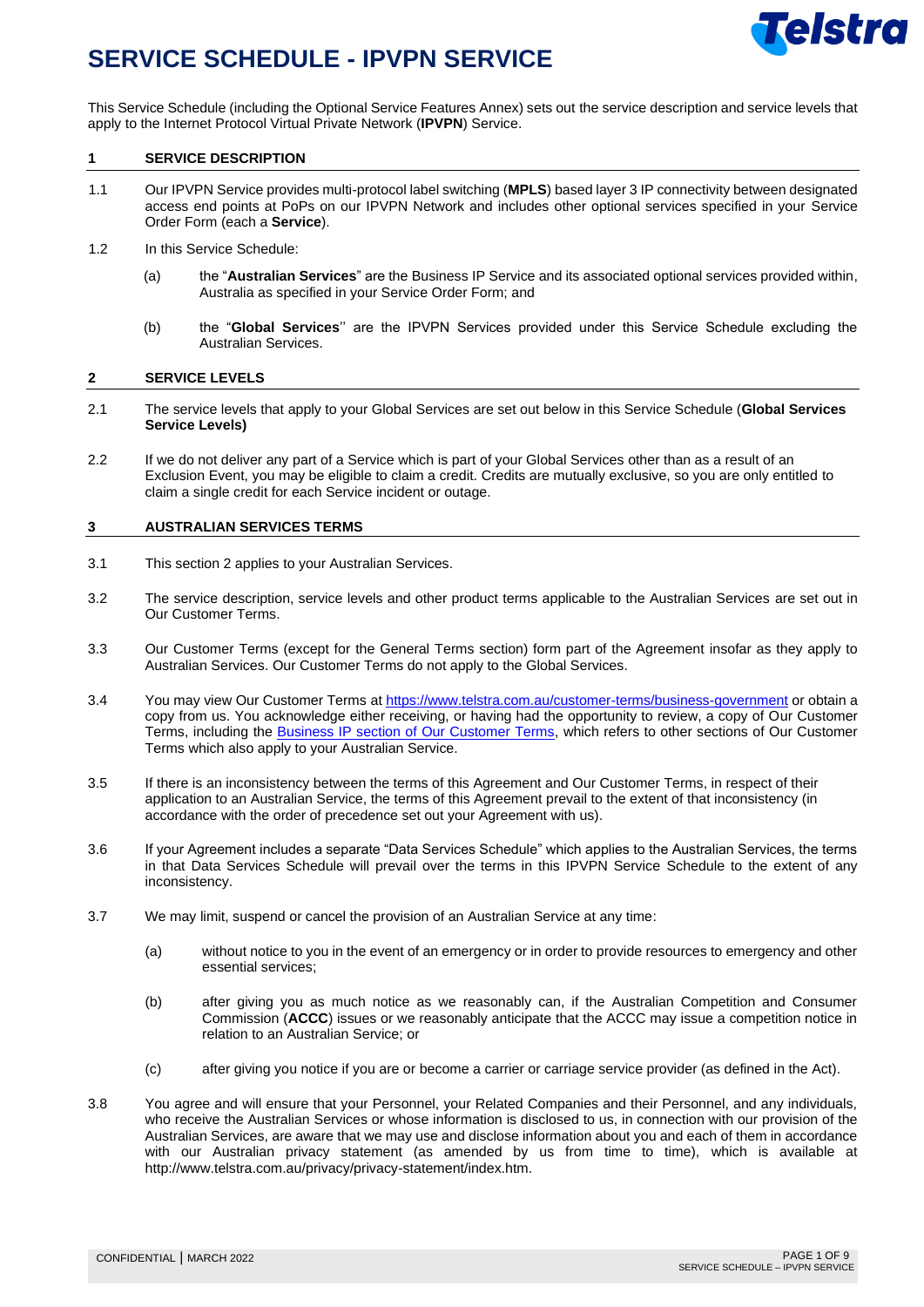# **Telstra**

### **SERVICE SCHEDULE - IPVPN SERVICE**

#### **4 BANDWIDTH**

- 4.1 You must specify in your Service Order Form the amount of bandwidth for your IPVPN Service (**Committed Data Rate**).
- 4.2 Subject to the terms relating to our burstable bandwidth optional service, we will not deliver your IPVPN traffic in excess of your Committed Data Rate.

#### **5 SITE SURVEY**

5.1 After acceptance of a Service Order Form, we will carry out a service delivery site survey (**Site Survey**) for the relevant Service. If the Site Survey reveals that the Service is unavailable or additional costs (including costs arising from capital works, on-site cabling or wiring or building management charges) are required to deliver the Service, we may propose an amendment to the Service and the charges for the Service by notice to you. If you do not accept the amended Service or the amended charges, you may cancel the Service provided that you reimburse us any third party costs that we reasonably incur in relation to your termination of the impacted Service.

#### **6 SERVICE PROVISIONING TIME**

- 6.1 After we carry out the Site Survey, we will provide you with a target service delivery completion date for a Global Service (Ready for Service (**RFS**) **Date**).
- 6.2 If we do not deliver any part of the Global Service to you by the RFS Date, other than as a result of an Exclusion Event, you may claim a credit of 5% of the monthly recurring charges (**MRC**) in respect of the undelivered site(s) for each Business Day past the RFS Date, up to a maximum credit of 100% of the first month's MRC for the delayed Service.
- 6.3 If we do not deliver any part of the Global Service to you within 31 days of the RFS Date other than as a result of an Exclusion Event, you may cancel the undelivered site(s) of the Global Service by notifying us in writing within 15 days of the expiry of the 31 day period.
- 6.4 We will provide you with a period of 2 Business Days from the date that we notify you that the Global Service is ready for testing (**Test Period**), to test the Global Service for any Provisioning Fault and accept the Global Service.

#### **7 SITE AVAILABILITY TARGETS FOR GLOBAL SERVICES**

7.1 Site Availability for single circuit with a single CPE is calculated according to the following formula:

Site Availability =  $X -$  (Sum of all downtimes in the month) X 100%

**X** and the state of  $X$ 

Where:

"X" is the number of minutes in a given month e.g.,  $30 \times 24 \times 60 = 43,200$  for a 30 day month. "Downtime" is the number of minutes that any given Site of your Managed Network Service is Unavailable.

Site is considered available when the Site has access to at least one viable link or device. Site is considered not available when there are multiple and/or simultaneous outages to links or devices and the Site does not have access to at least one viable link. The site availability targets only apply to each Global Service.

7.2 We will aim to meet the following Site Availability targets depending on the resilience design of the Global Service set out in Table 1:

#### **Table 1: Site Availability for Global Services**

| <b>Design</b>  | <b>Service Type 1</b> | <b>Service Type 2</b>                    | <b>Telstra</b>                  | <b>Monthly Site Availability</b> |         |                   |
|----------------|-----------------------|------------------------------------------|---------------------------------|----------------------------------|---------|-------------------|
| <b>Type</b>    |                       |                                          | <b>PoP</b><br><b>Resiliency</b> | Tier 1                           | Tier 2  | Tier <sub>3</sub> |
| $\mathbf{1}$   | <b>IPVPN</b>          | <b>IPVPN</b>                             | Dual                            | 100.0%                           | 99.995% | N.A.              |
| $\overline{2}$ | <b>IPVPN</b>          | <b>IPVPN/GID/</b><br><b>GIE Standard</b> | Single / Off<br><b>Net</b>      | 99.99%                           | 99.97%  | 99.95%            |
| 3              | <b>IPVPN</b>          | GIE Wireless/<br>GIE Economy             | Single / Off<br><b>Net</b>      | 99.98%                           | 99.95%  | 99.90%            |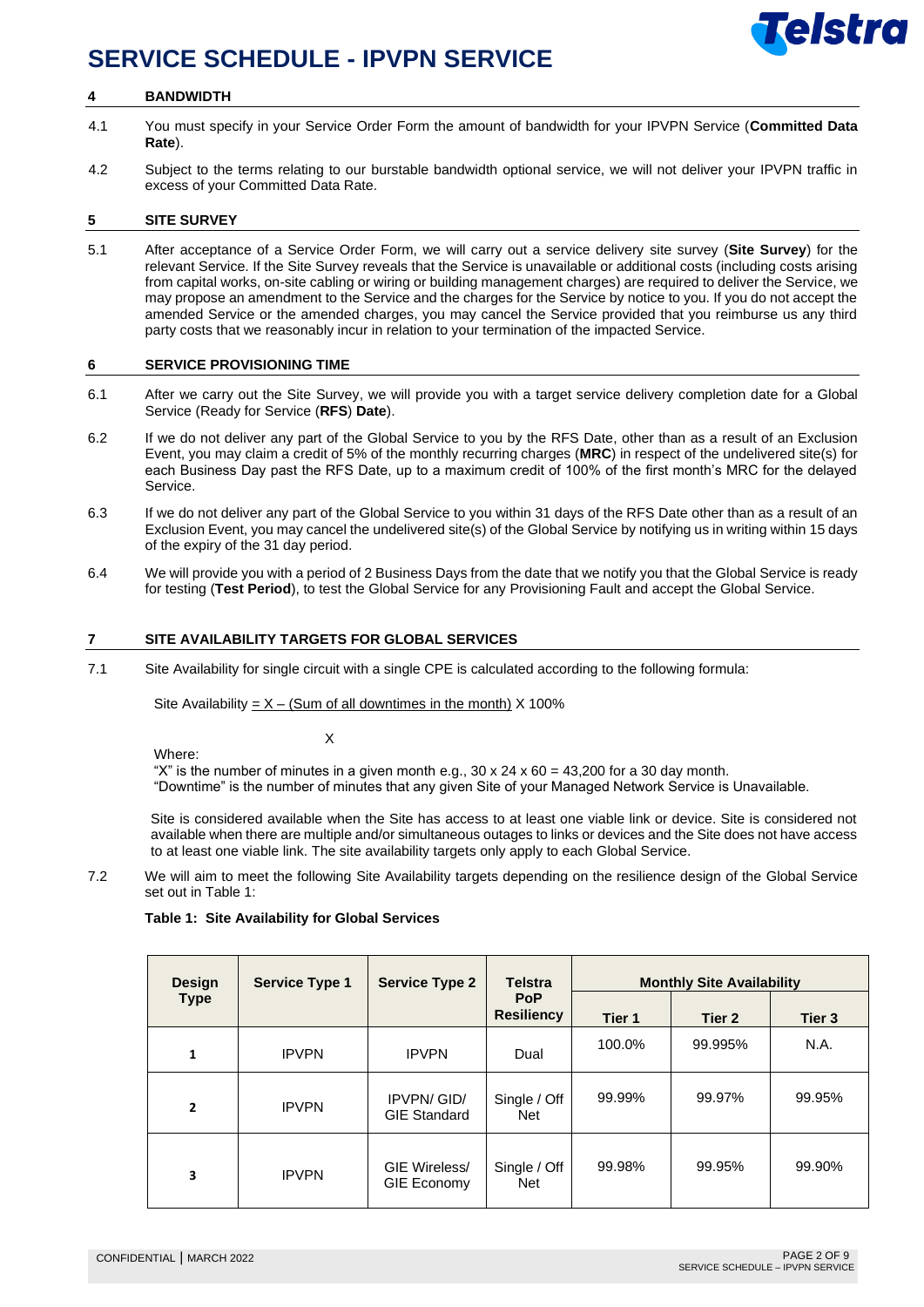

| <b>IPVPN</b><br>None<br>4 | 99.90%<br>Single / Off<br>Net | 99.50% | 99.00% |
|---------------------------|-------------------------------|--------|--------|
|---------------------------|-------------------------------|--------|--------|

If your Global Service is Unavailable in a month, you may claim a credit as a percentage of MRC for the impacted Global Service, calculated in accordance with Table 2 below.

| <b>Actual</b><br><b>Availability</b> | <b>Design Type</b><br>(Credit Applicable for respective scenarios on MRC) |                |     |     |
|--------------------------------------|---------------------------------------------------------------------------|----------------|-----|-----|
|                                      |                                                                           | $\overline{2}$ | 3   | 4   |
| $<$ 99.999%                          | 2%                                                                        |                |     |     |
| $< 99.99\%$                          | 5%                                                                        | 2%             |     |     |
| $< 99.9\%$                           | 10%                                                                       | 5%             | 5%  |     |
| $<99.0\%$                            | 20%                                                                       | 15%            | 15% | 5%  |
| $< 98.5\%$                           | 25%                                                                       | 20%            | 20% | 10% |
| $< 95.0\%$                           | 30%                                                                       | 25%            | 25% | 15% |

 For clarity, Services on Design type 2 in Tier 2 locations will be eligible for 2% credit if the actual availability reported is between <99.97% - >99.9%. Similarly, Services with Design type 3 in Tier 1 locations will be eligible for 2% credit if the actual availability reported is between <99.98% - >99.9%

- 7.3 If a Global Service experiences either:
	- (a) a single period of Unavailability in excess of 24 hours in any month; or
	- (b) three or more periods of Unavailability of eight or more hours each in any six month period,

(either being a **Chronic Outage**), you may cancel the impacted Global Service without the payment of any Early Termination Charges by notifying us in writing within 15 days of the Chronic Outage.

#### **8 MEAN TIME TO RESTORATION (MTTR)**

- 8.1 We will aim to meet a MTTR target of less than four hours per month on the Global Services.
- 8.2 MTTR is calculated according to the following formula:

(Total Downtime for the Network Service at a Site)

| Average MTTR $=$ | Total number of Fault tickets for that Site in the month |
|------------------|----------------------------------------------------------|

Where:

"Downtime" is the number of minutes that your Managed Network Service is Unavailable in the month.

#### **Table 3: MTTR Targets**

| <b>Priority Level Faults</b>                                                                                                                                                                                                                              | <b>MTTR Target</b>                              |
|-----------------------------------------------------------------------------------------------------------------------------------------------------------------------------------------------------------------------------------------------------------|-------------------------------------------------|
| <b>Priority 1-</b> Critical site down or network outage affecting more than one link or site with<br>no backup. Incidents which render a system and/or critical functionality unusable.<br>Requires immediate corrective action and technical escalation. | 100% restored (or<br>work around) in 4<br>hours |
| E.g., A network outage affecting a Hub Site and widespread impact to multiple branch<br>offices including site with total site isolation where primary and secondary services are<br>down leading to huge revenue impact for our customer.                |                                                 |
| <b>Priority 2-</b> An active service is hard down resulting in critical impact to the end user's<br>business operations.                                                                                                                                  | 100% restored (or<br>work around) in 4<br>hours |
| E.g., A link is down without backup and severe performance degradation making the<br>service unusable.                                                                                                                                                    |                                                 |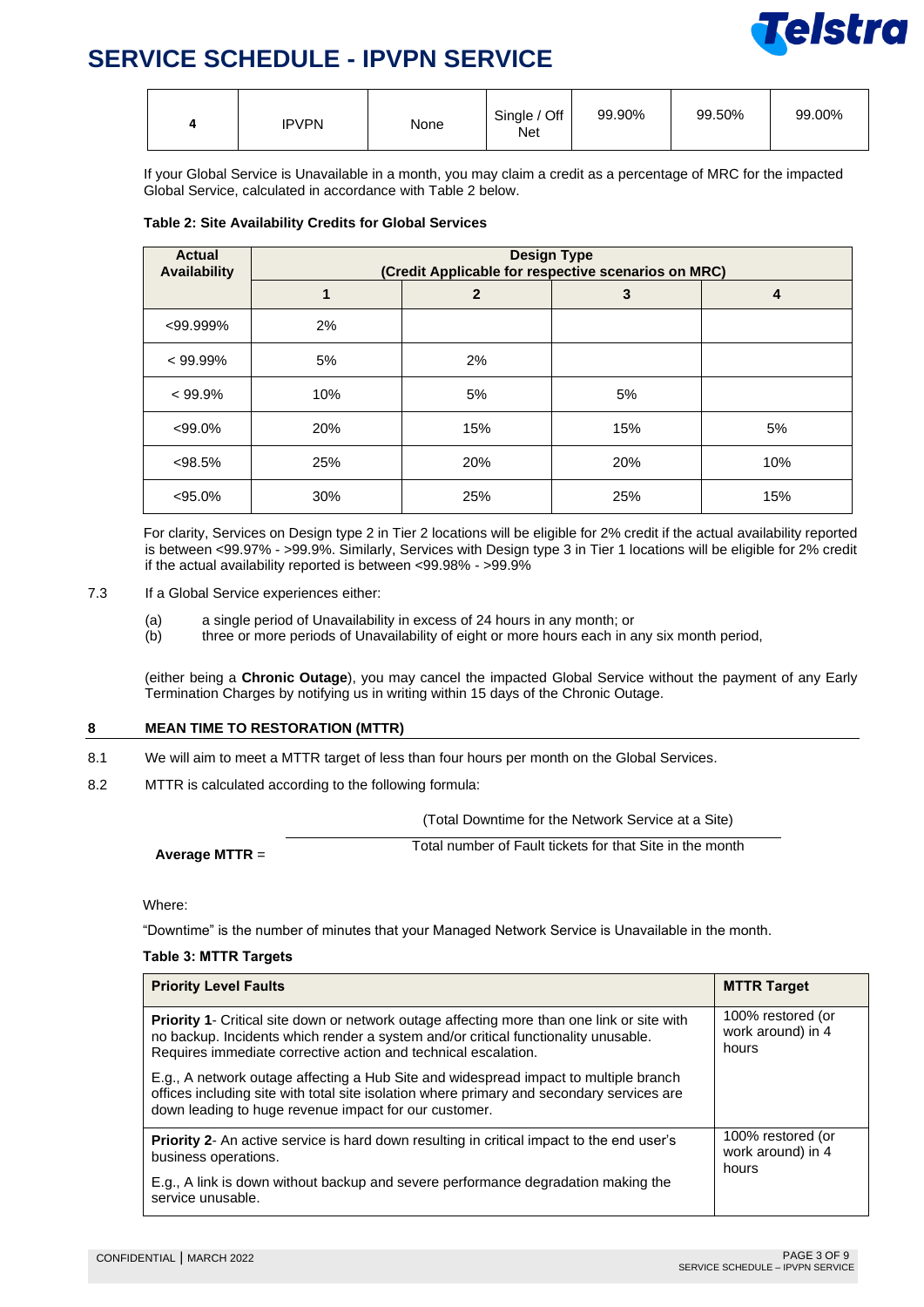

| <b>Priority Level Faults</b>                                                                                                                                                                                                                                                         | <b>MTTR Target</b>                               |
|--------------------------------------------------------------------------------------------------------------------------------------------------------------------------------------------------------------------------------------------------------------------------------------|--------------------------------------------------|
| <b>Priority 3-</b> The operation of an active service is degraded, but the incident does not<br>significantly impair the service.                                                                                                                                                    | 100% restored (or<br>work around) in 8<br>hours  |
| E.g., A link is down with backup or degraded performance. (This can be upgraded to<br>Priority 2 if the performance has degraded making the service unusable with valid<br>business impact)                                                                                          |                                                  |
| Priority 4- Retrospective (not real-time) request; may or may not be fault related, e.g. a<br>request for the reason for outage (RFO). This category also includes any incidents with<br>no or minimal impact to system functionality or service to customers. Support sought is for | 100% restored (or<br>work around) in 24<br>hours |

#### 8.3 If the actual MTTR of a Global Service exceeds four hours for a month, you may claim the following credit:

#### **MTTR Credits – Priority 1 and Priority 2**

This table shows the credits applicable for the services when the MTTR target is not met for P1 and P2 incidents.

#### **Table 4a: MTTR Credits**

|                           | <b>IPVPN</b>      |
|---------------------------|-------------------|
| <b>Hourly Slabs</b>       | Rebate (% of MRC) |
| $>4$ hrs- $\leq$ =8 hrs   | 10%               |
| $>8$ hrs - $\leq$ =12 hrs | 15%               |
| $>12$ hrs- $\leq$ =16 hrs | 20%               |
| $>16$ hrs- $\leq$ =20 hrs | 25%               |
| $>20$ hrs- $\leq$ =24 hrs | 30%               |
| $>24$ hrs- $\leq$ =36 hrs | 35%               |
| $>36$ hrs- $\leq$ =48 hrs | 40%               |
| >48 hrs- <= 72 hrs        | 50%               |
| $>72$ hrs                 | 100%              |

#### **Table 4b: MTTR Credits - Priority 3**

This table shows the credits applicable for the services when the MTTR target is not met for P3 incidents

|                            | <b>IPVPN</b>      |
|----------------------------|-------------------|
| <b>Hourly Slabs</b>        | Rebate (% of MRC) |
| $>8$ hrs - $\leq$ =16 hrs  |                   |
|                            | 5%                |
| $>16$ hrs - $\leq$ =24 hrs |                   |
|                            |                   |
| $>24$ hrs - $\leq$ =48 hrs |                   |
|                            | 10%               |
| $>48$ hrs - $\leq$ =96 hrs |                   |
|                            |                   |
| >96 hrs                    | 15%               |
|                            |                   |

#### **9 ROUND TRIP DELAY (RTD)**

9.1 We will aim to meet the PoP-to-PoP RTD targets applicable to your Global Service and notified to you.

9.2 If our average PoP-to-PoP RTD performance over the period of a month exceeds the PoP-to-PoP RTD target by 20% for a particular IPVPN class of service (**CoS**) of a Global Service in a month, you may claim a credit for the impacted Service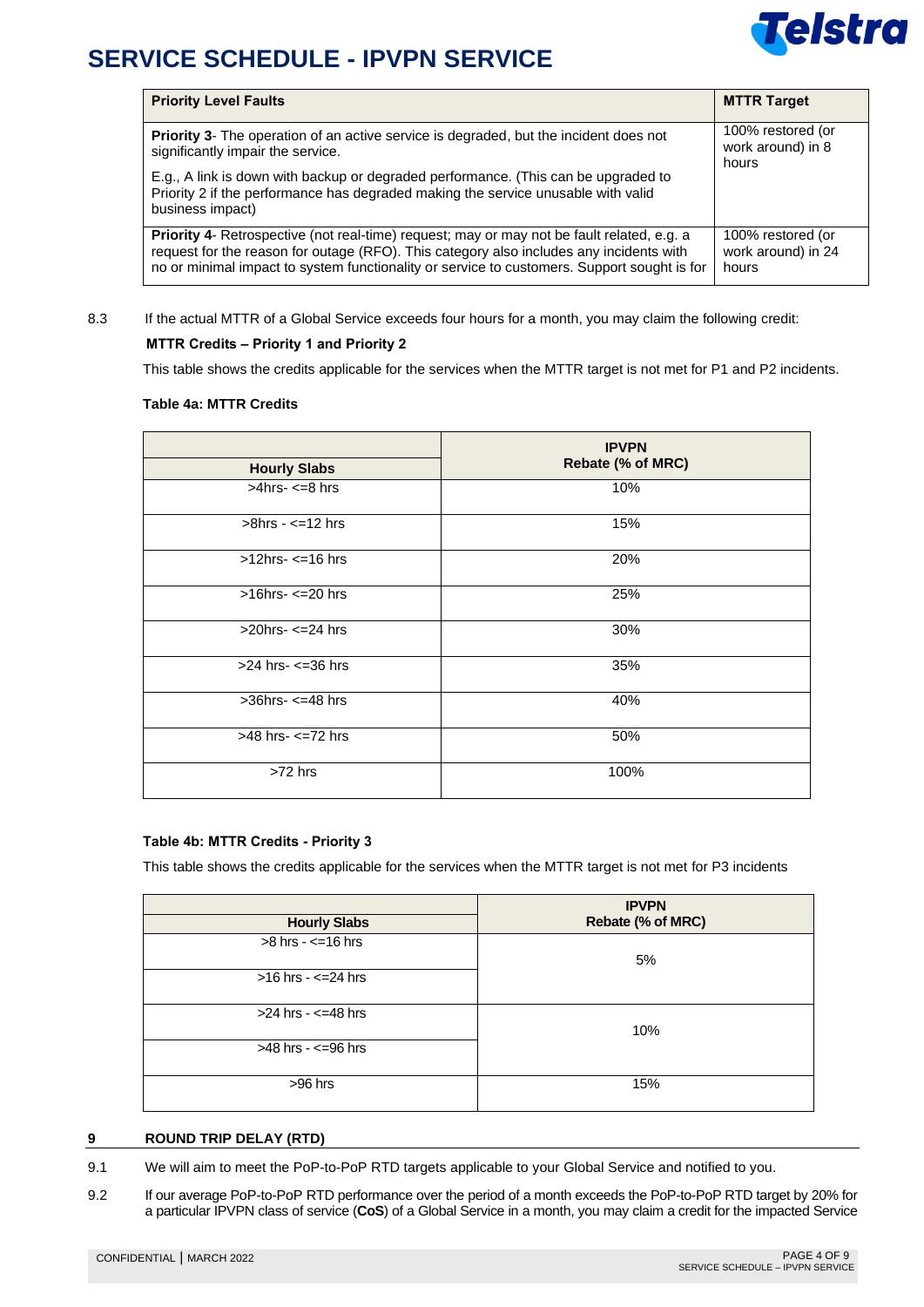

equal to 10% of MRC.

#### **10 PACKET DELIVERY RATIO (PDR)**

10.1 We will aim to meet the monthly PDR targets for the Global Services set out in Table 4.

#### **Table 5: PDR Targets for Global Services**

| Targets (%) |           |                   |                         |                   |                          |
|-------------|-----------|-------------------|-------------------------|-------------------|--------------------------|
| Voice CoS   | Video CoS | Critical Data CoS | Interactive Data<br>CoS | Standard Data CoS | Low Priority Data<br>CoS |
| 99.995%     | 99.99%    | 99.95%            | 99.95%                  | 99.95%            | 99.9%                    |

10.2 If our average PDR performance over the period of a month does not meet the PDR target for a particular CoS for a Global Service, you may claim a credit for the impacted Service equal to 10% of MRC.

#### **11 JITTER**

- 11.1 The Jitter targets apply to the Global Service, Voice CoS only. We will aim to meet a monthly average PoP-to-PoP Jitter target of:
	- (a)  $\leq$  35 milliseconds for South Africa;
	- $(b)$   $\leq$  15 milliseconds for China, India and Latin America; and
	- $(c) \leq 5$  milliseconds for all other locations.
- 11.2 If our average PoP-to-PoP Jitter performance over the period of a month does not meet the Jitter target, you may claim a credit for the impacted Service equal to 10% MRC

#### **12 COUNTRY TIERS**

The table below shows the beak down of coverage into Tier 1 and 2.

Tiers 3 locations are covered through NNI coverage

| Tier 1 | Australia, China, Hong Kong, Japan, South Korea, Singapore, Taiwan, Denmark, France, Germany, |
|--------|-----------------------------------------------------------------------------------------------|
|        | New Zealand, Netherlands, Sweden, United Kingdom, Canada, United States of America            |
| Tier 2 | India, Indonesia, Malaysia, Philippines, Thailand, UAE, South Africa                          |

#### **13 SERVICE CREDIT CAP**

13.1 The total credits payable to you in respect of a Global Service not meeting the targets set out in clauses 6 to 10 above in a particular month is capped at 50% of the MRC for that Global Service.

#### **14 POLICIES**

14.1 You must comply with our policies relating to IP addresses, routing protocols and CoS as they apply to the Service which we will provide to you on request.

#### **15 EARLY TERMINATION CHARGES**

- 15.1 If you cancel or downgrade a Service for any reason other than our material breach of this Agreement at any time:
	- (a) prior to the Service Start Date for that Service, you must pay us an Early Termination Charge in the amount of the costs reasonably incurred by us as a result of the termination (including any amounts payable by us to our Service Provider as a result of the cancellation of the Service);
	- (b) during the Initial Period for that Service, you must pay us an Early Termination Charge for the remaining months in the Initial Period calculated in accordance with the following table:

#### **Table 6: Early Termination Charges**

| <b>Initial Period</b> | Percentage of the MRC payable as Early Termination<br>Charge from the date of cancellation / downgrade |      |  |  |
|-----------------------|--------------------------------------------------------------------------------------------------------|------|--|--|
| 12 Months             | Months 1-12                                                                                            | 100% |  |  |
| 24 Months             | Months 1-12                                                                                            | 100% |  |  |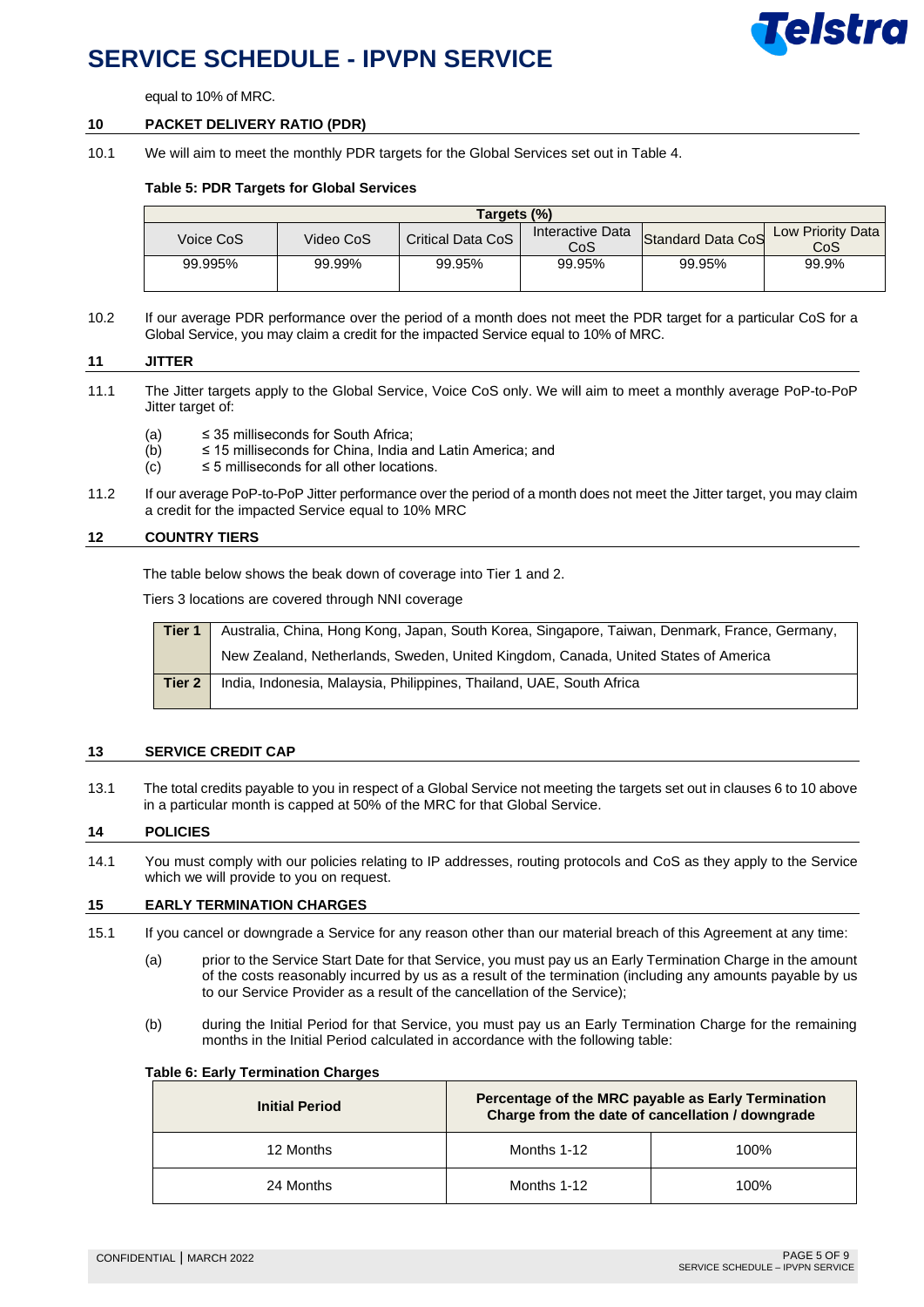

| <b>Initial Period</b> | Percentage of the MRC payable as Early Termination<br>Charge from the date of cancellation / downgrade |      |
|-----------------------|--------------------------------------------------------------------------------------------------------|------|
|                       | Months 13 to 24                                                                                        | 75%  |
| 36 Months             | Months 1-12                                                                                            | 100% |
|                       | Months 13 to 24                                                                                        | 75%  |
|                       | Months 25 to 36                                                                                        | 50%  |

#### **16 DEFINITIONS**

16.1 In this Service Schedule, unless otherwise stated:

**Act** means the Telecommunications Act 1997 (Cth).

**Australian Services** has the meaning set out in clause 1.2.

**Available or Availability** means the number of minutes in a month during which a Service is not Unavailable at a PoP or at a Site

**Initial Period** means the minimum period for which you must acquire a Service, as set out or referred to in a Service Order Form or the applicable Service Schedule.

**Global Services** has the meaning set out in clause 1.2.

**Jitter** measures the average deviation in a month in the RTD for the Voice CoS. Jitter is measured between PoPs using sample test IP packets sent at five minute intervals between PE Routers enabled with a performance monitoring device to measure continues traffic flow over our IPVPN Network.

**Local Access or Local Loop** means the domestic connecting carriage service providing a direct connection between a PoP in a country and your Site in that country.

**Mean Time to Restore** (**MTTR**) means the sum of the time the Service is Unavailable during a month divided by the total number of Service outages in that month. Each occasion on which the relevant Service is Unavailable is counted as one outage.

**MRC** means the monthly recurring charge payable for the Service or a component of the Service for a relevant calendar month.

**Network** means a system or series of systems that carries, or is capable of carrying communications by means of guided or unguided electromagnetic or optical energy.

**Our Customer Terms** means the Standard Form of Agreement formulated by Telstra for the purposes of Part 23 of the Act, as amended by us from time to time in accordance with the Telecommunications Act 1997 (Cth).

**Packet Delivery Ratio (PDR)** means the ratio of the number of test IP packets received at a destination provider edge router, compared with the number of test packets sent from an origin provider edge router at 5 minute intervals in a month. PDR only applies to a Global Service where the Port is on a provider edge router that is enabled with a performance monitoring device to measure traffic flow over our IPVPN Network.

**PoP** means a point of presence housing access nodes which connect to the Telstra international backbone network used by us to carry the Services between PoPs in different countries around the world.

**Port** means a service access point within a PoP.

**PoP-to-PoP** means a point-to point or point-to-multipoint Global Service provisioned between PoPs without a Local Access.

**Provisioning Fault** means the failure of the Global Service to meet the relevant ITU specifications for establishing that Service.

**Ready for Service (RFS) Date** has the meaning set out in clause 4.1.

**Related Bodies Corporate** has the meaning given under the Corporations Act 2001 (Cth)

**Related Company** means each of your Related Bodies Corporate that uses or accesses the Services and Related Companies has a corresponding meaning.

**Round Trip Delay (RTD)** is measure of the monthly average round trip delay performance for each Global Service and is measured separately between our PoPs for each type of CoS between PE Routers enabled with a performance monitoring device to measure continues traffic flow over our IPVPN Network, as identified on PoP List.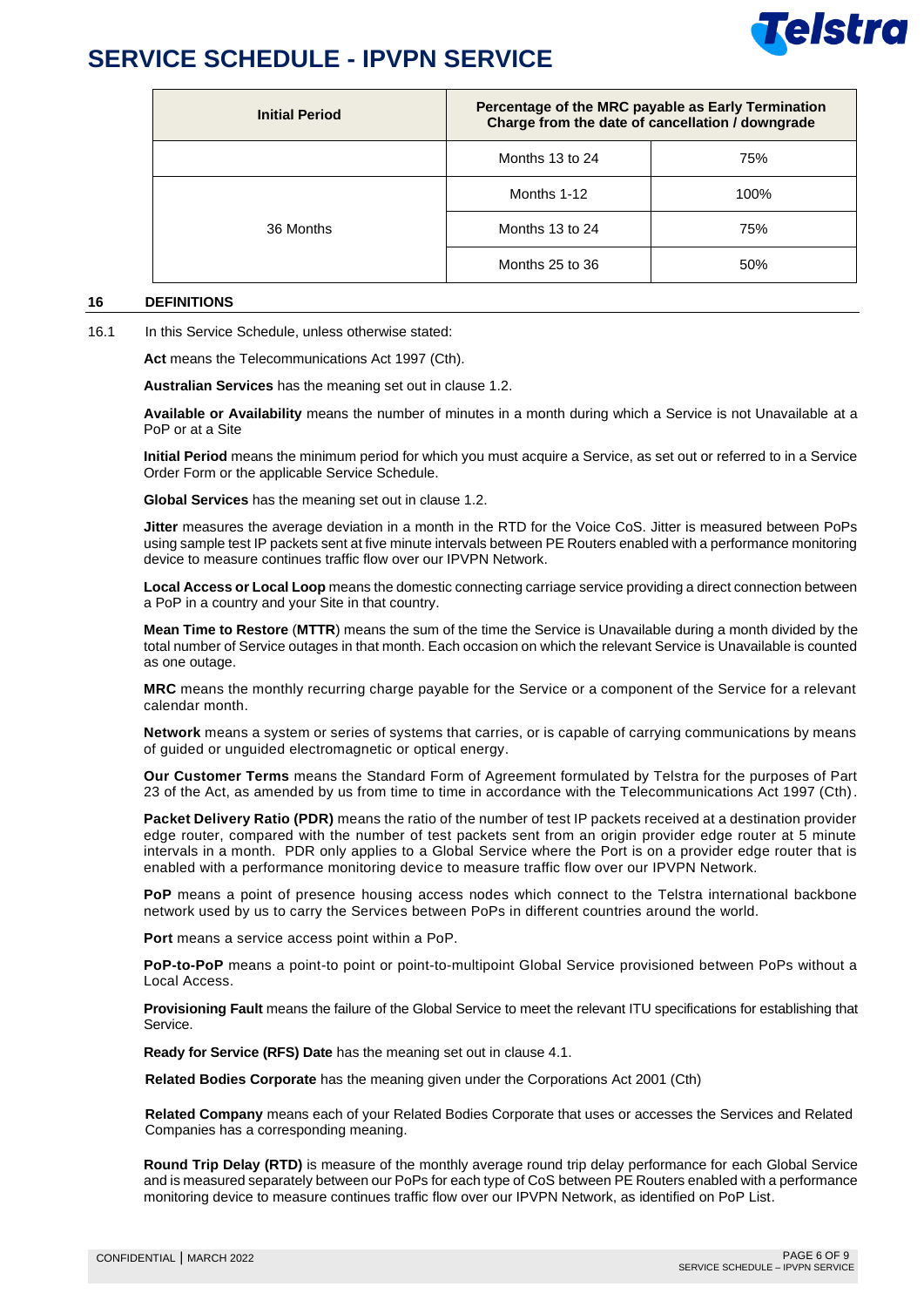

**Service Start Date** means the day after the expiry of the Test Period.

**Site** means a location to which your Service is supplied or connected.

**Site Survey** has the meaning set out in clause 4.1.

**Test Period** has the meaning set out in Clause 5.4.

**Unavailable or Unavailability** means an unplanned outage that results in the total disruption of a Service, such that the Service is unable to send and receive data. Unavailability commences when a trouble ticket has been logged by our service desk, and excludes any period during which an Exclusion Event applies.

The terms **Business Day**; **Early Termination Charge**, **Exclusion Event**; **Personnel**, **Service Order Form** and **Service Provider** are defined in the Definitions section of our Global Business Services Agreement.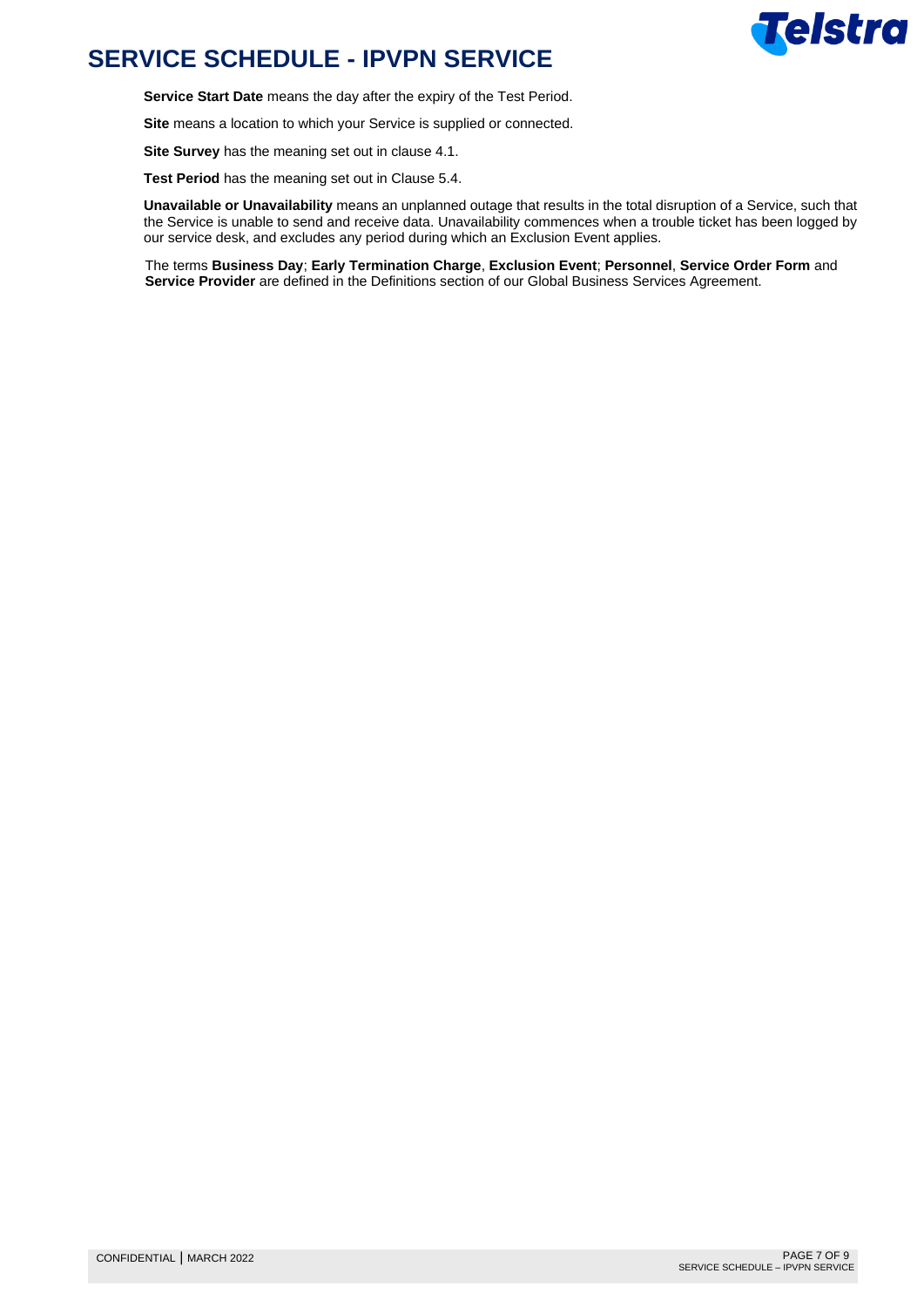

### **ANNEX - OPTIONAL SERVICE FEATURES FOR GLOBAL SERVICES**

#### **1 OPTIONAL SERVICE FEATURES FOR GLOBAL SERVICES**

- 1.1 You may request us to supply the following optional service features as part of your Global Service:
	- (a) Remote Site Access (**RSA**);
	- (b) Secure Mobile Access (**SMA**);
	- (c) Unmanaged Internet Access (**UIA**);
	- (d) Burstable Bandwidth; and
	- (e) Expereo Global Internet Extension Gateway (**Expereo GIEG Service**),

#### (**Optional Service Features**).

- 1.2 To access the Optional Service Features, you may need to separately acquire additional services such as our Global Internet Direct (GID) Service. The terms relating to the supply of those additional services are set out in separate Service Schedules and Service Order Forms.
- 1.3 You are responsible for the configuration and the security of your equipment which is connected to the Optional Service Features.
- 1.4 The terms and conditions in this Annex do not apply to the Australian Services including to any optional services you may acquire with your Australian Services.

# **2 RSA**

- 2.1 Our RSA Service connects your Sites to our IPVPN network via an internet connection used as last mile.
- 2.2 For each Site where RSA is provided, a virtual local area network (**VLAN**) is created between a router at an IPVPN Port and a router at a GID Port. We will allocate the bandwidth on the VLAN according to the IPVPN Port speed set out in your Service Order Form.
- 2.3 We provide RSA as either a:
	- (a) dedicated gateway for one remote Site connection; or
	- (b) shared gateway for multiple remote Site connections.
- 2.4 We will allocate the bandwidth on the VLAN according to the IPVPN Port speed set out in the Service Order Form.
- 2.5 You must either accept our IP address and IP address blocks or provide the remote host IP address and IP address blocks for your remote Sites.

#### **3 SMA**

- 3.1 Our SMA Service provides you with 3rd-party software that allows you to obtain secure remote access to our IPVPN Network via a secure mobile access gateway.
- 3.2 We provide SMA as shared gateway for multiple remote site connections.
- 3.3 You must ensure that the mobile client IP address pool we provide you does not conflict with your IPVPN setup.
- 3.4 You must provide your own DNS server IP address if you want to access your internal applications via your domain name.
- 3.5 You can specify the location(s) and bandwidth of the SMA gateway and number of concurrent users in your Service Order Form.

### **4 UIA**

- 4.1 Our UIA Service allows you to use two virtual circuits on the same Local Access to connect to an IPVPN Port and a GID port (**Shared Local Access**).
- 4.2 Our UIA Service is only available in PoPs in which we offer both GID and IPVPN Services.
- 4.3 We will provide you with dedicated bandwidth on the Shared Local Access for both your IPVPN Service and your GID Service. Your combined IPVPN Service and GID service traffic on the Shared Local Access must not exceed the total bandwidth of the Shared Local Access.
- 4.4 The Shared Local Access is part of the IPVPN Service (and is not part of the GID Service). Our IPVPN service level targets apply only to the IPVPN virtual circuit part of the Shared Local Access. The Service Levels applicable to the GID component of the Shared Local Access are set out in the relevant Internet Service Schedule.